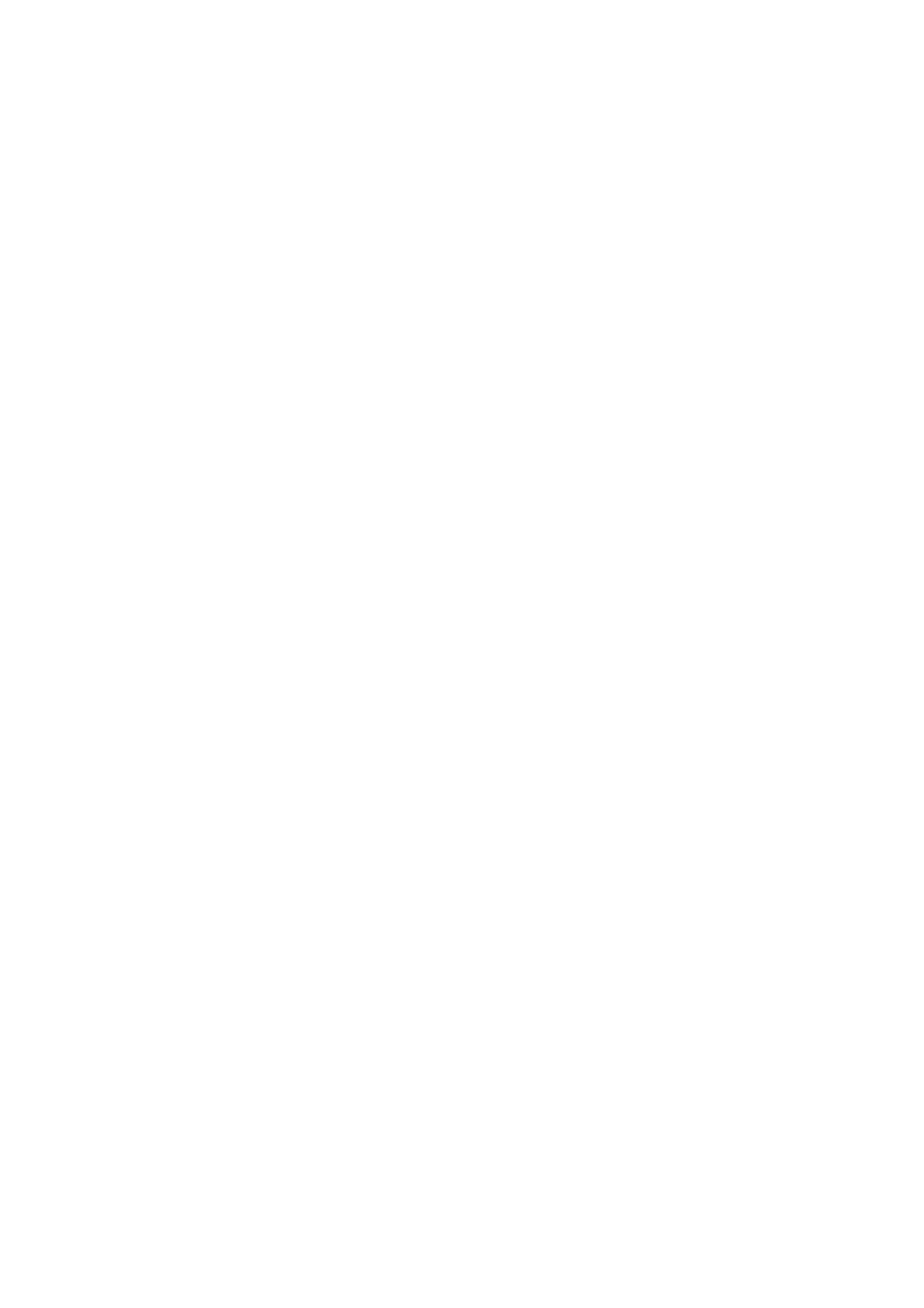### Management Summary

#### 1.

The empirical default rate of German companies fell again slightly in 2018. After 1.44% in 2017, 1.41% of the approximately 2.8 million German companies went out of business last year. Thus, the default rate has followed its declining trend since 2009 (2.17%). As in the previous year, however, the decline was relatively moderate, indicating that the default risk of German companies is gradually bottoming out.

#### 2.

The negative correlation between company size and probability of default was reaffirmed last year. For companies with sales of up to EUR 0.5 million, a default rate of 1.48% was observed in 2018. The default rate of companies with an annual turnover of more than 250 million euros amounted to only 0.14%. A decline in the default risk compared to 2017 was noticed in almost all company size segments. The most significant improvement was identified for small companies with annual sales between EUR 10 and 20 and EUR 20 and 50 million.

## 3.

The comparison of individual economic sectors shows significant differences in the probability of default. As in the previous year, the primary industry was the most solidly positioned in 2018 with a default rate of 0.69%. In contrast, the transport and logistics sector had the highest default risk at 2.52%. The metal and electrical industry recorded the largest decline in the default rate, while the consumer goods industry experienced a marked downturn.

#### 4.

In 2018, the corporate sector in city states continued to be subject to elevated default risks. Berlin, for example, recorded the highest default rate in a federal state comparison at 2.01%, closely followed by Bremen (1.93%). In contrast, the lowest default rates were measured in Thuringia (1.03%) and Saxony (1.15%). In addition, Saxony recorded the strongest year-on-year decline of all federal states.



#### **Contact**

Dr. Benjamin Mohr Chief Economist

Creditreform Rating Hellersbergstraße 11 41460 Neuss

B.Mohr@creditreform-rating.de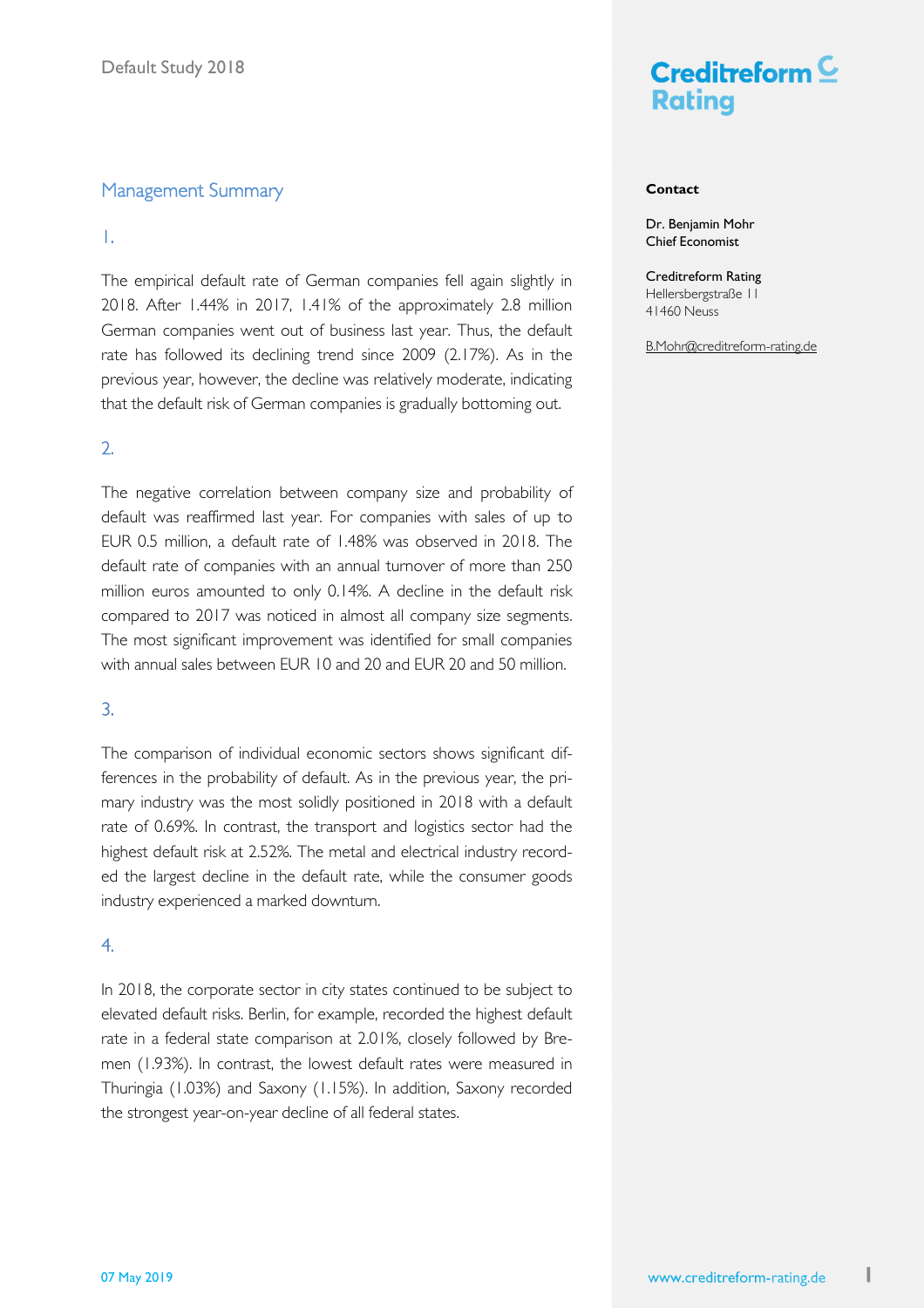## 5.

After the default rate in 2018 once again marked a historic low, we are unlikely to see any more significant declines going forward. The German corporate sector is currently facing a slowdown in external demand and continuing economic uncertainty. Nevertheless, the default probability of German companies is likely to remain at a low level in the current year. According to our baseline scenario, we expect the default rate to fall marginally to 1.40% in 2019.

#### Disclaimer

This analysis is protected by copyright. Any form of commercial use shall require the prior written approval of Creditreform Rating AG. The study may only be published in full in order to prevent distorted representations. Excerpts may only be published with the prior approval of Creditreform Rating AG. Creditreform Rating AG must be informed of any planned publication of the study. Creditreform Rating AG does not assume any guarantee either for the accuracy of the information in this study or for their comprehensiveness or their reliability at any given moment in time. The analyses of the study and their results are not intended as and must not be misconstrued as investment recommendations.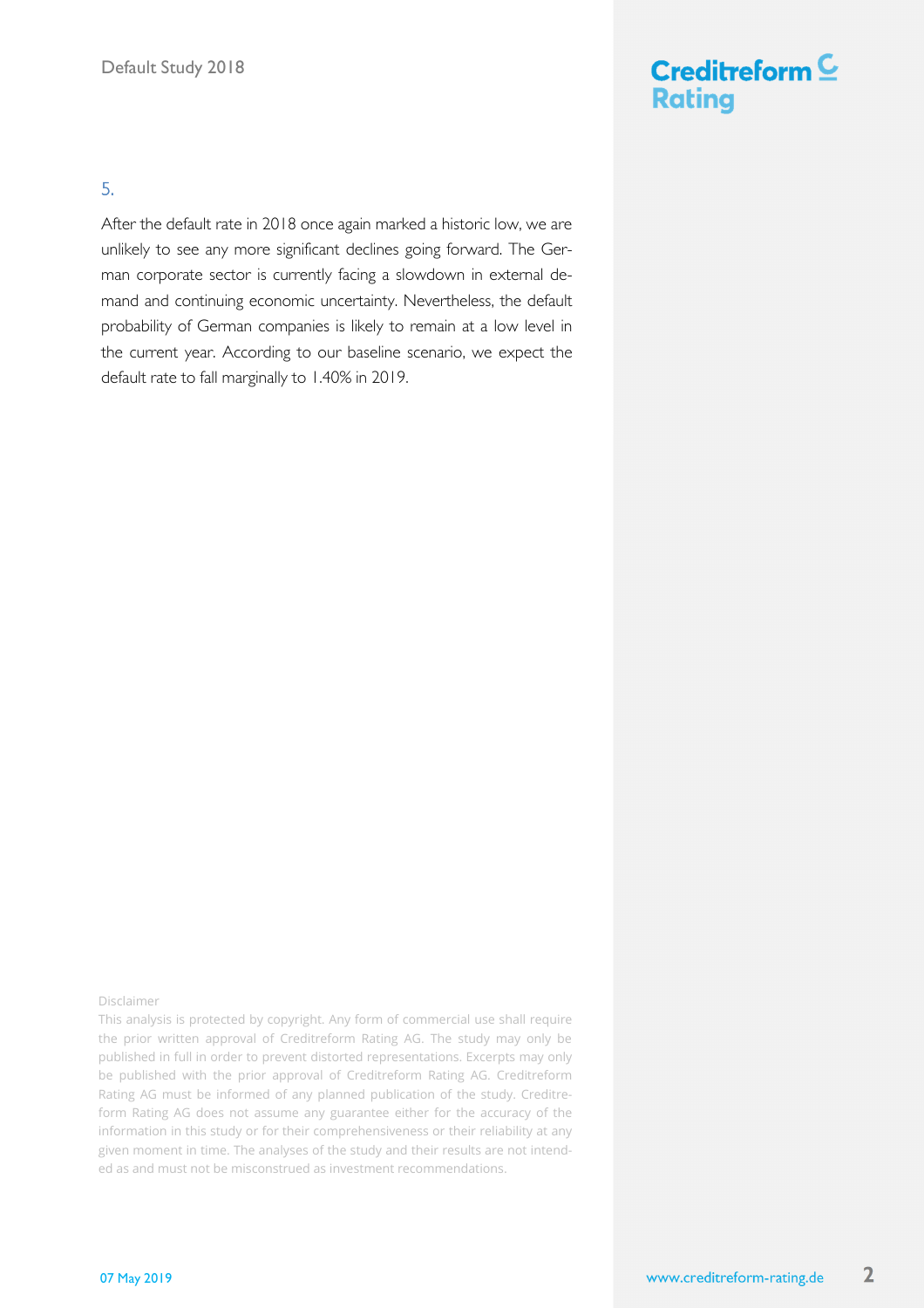## 1. Definition and Database

This study aims to examine the current risk position of German enterprises, based on empirical default rate data. The data used in this study is based on the Creditreform Business Database, containing approximately three million active companies and self-employed persons based in Germany, as well as data related to crisis-prone and insolvent enterprises. This database presents a complete view of the German corporate sector, and is considered to be the most comprehensive database on the German corporate sector worldwide. The database contains up-to-date information on corporate finances and creditworthiness, as well as a set of structural characteristics. Characteristics include, among others, data related to the number of employees of the company, as well as revenue figures, business activities, legal structure, and existing negative judicial characteristics of companies (see details in the appendix).

For this study, we have chosen a definition of a default event which conforms to that provided by Basel III. Existing hard negative entries such as (i) corporate insolvency procedures, (ii) consumer insolvency procedures regarding persons conducting business, or (iii) an arrest warrant or an affidavit leading to an enterprise being assessed as bankrupt. Furthermore, a company can be considered to be in default when, based on Creditreform information, it is deemed highly unlikely that the enterprise will be able to meet its payment obligations. Thus, this definition of default, which is commonly applied in the banking sector, includes more than the corporate insolvencies shown in official statistics (e.g. payment arrears of 60 to 90 days).

This study depicts one-year default rates. Thus, companies assessed as being in default are those which, as of 31 December 2018, have either defaulted on payments or display negative entries, while having been classified as solvent one year earlier (31.12.2017). At the end of December 2018 there were approximately 2.797 million active businesses in Germany. This figure comprises companies with active business relations and which have requested financing. All of the following stratifications are representative samples, independent of the respective structural characteristic under analysis.

## 2. Defaults in the German Corporate Sector

Last year, the German economy recorded positive growth for the ninth year in a row. However, economic growth eased in 2018, coming in at only 1.5% (2017: 2.5%). After an initially strong first half with growth rates of  $2.3\%$  (Q1) and  $2.1\%$  (Q2) y-o-y respectively, economic development slowed significantly in the second half of the year. In view of a weakening global economy, high economic policy uncertainty, and sectoral one-off effects, the economy was unable to sustain the momentum of the first half of the year, with growth rates of 1.1% and 0.6% in the third and fourth quarter.

The intensification of the trade dispute between the USA and the EU/China has put a strain on international trade and posed a major challenge for the export-oriented German economy. In addition to increasing protectionist tendencies in international trade, the uncertain outcome of the Brexit negotiations also had adverse effects on the German export industry. As a result, foreign trade dampened economic development and made a negative contribution to growth of 0.5 percentage points (2017: +0.2 percentage points). In view of the economic uncertainties in international trade, exports grew only slightly by 2.0%, while imports expanded by 3.3%.

Thanks to strong domestic demand, the German economy was able to grow solidly – despite the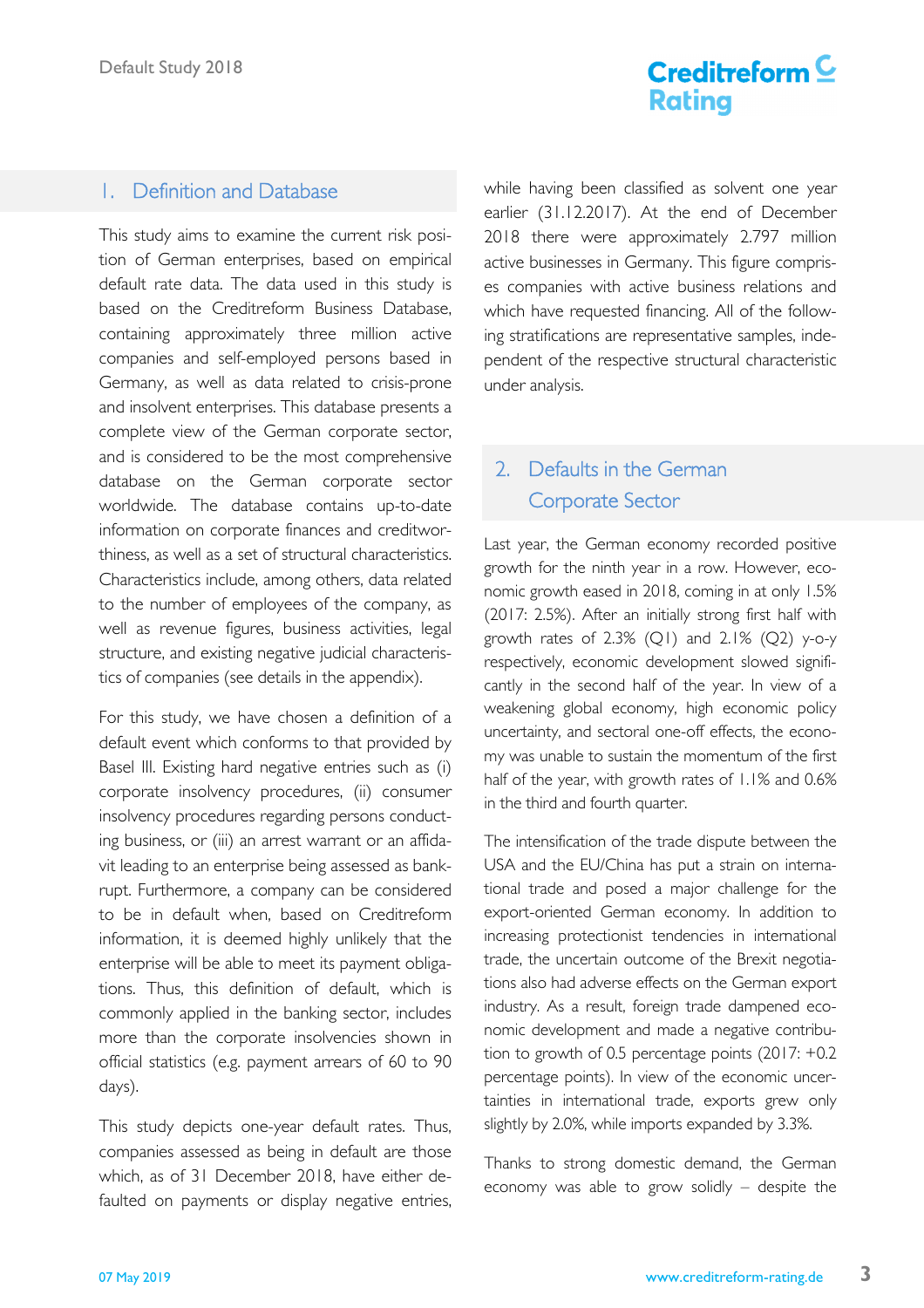# Creditreform  $\underline{\mathsf{C}}$ **Ratina**

difficult foreign trade environment. Private consumption increased by 1.1%, mainly due to persistently favorable labor market conditions and rising real wages, thus supporting German economic growth (growth contribution +0.7 percentage points). Gross fixed capital formation made an equally strong contribution to GDP growth, with investments in equipment rising by 4.4% year-on-year, while the construction sector also continued to show solid growth (+2.5%).

Against the backdrop of last year's robust economic development, the empirical default rate in the German corporate sector fell further (see Fig. 1). The default rate among German companies was 1.41% last year – corresponding to 39,559 companies out of the total 2.8 million German corporates. The default rate thus developed largely in line with our baseline scenario (April 2018 forecast 1.40%) and fell by 0.03 percentage points year-on-year (2017: 1.44%). It should be noted that the declines in the past three years turned out to be somewhat lower than in the years following the financial crisis due to the historically low level.



## Figure 1: Development of empirical default rates

For medium-sized companies with an annual turnover of at least 20 million euros, the development is not as clear-cut. On the contrary, the proportion of failed companies has fluctuated slightly in the last four years, albeit within a relatively narrow range between 0.45 and 0.51%. Last year, the default rate fell to 0.46% and was thus close to its historic low of 0.45% in 2015.

The structurally negative correlation between company size and the empirical default rate remains intact. While the default rate for microenterprises with an annual turnover of less than 0.5 million euros was 1.48%, it amounted to only 0.14% for large firms with an annual turnover of at least 250 million euros (see Fig. 2).

#### Figure 2: Default rates by company size



Compared to the previous year, the default rate in most size segments declined - at the upper and lower end of the company size spectrum. The strongest declines in the default rate of minus 0.10 and 0.08 percentage points were identified in the group of small companies with revenues of 10 to 20 million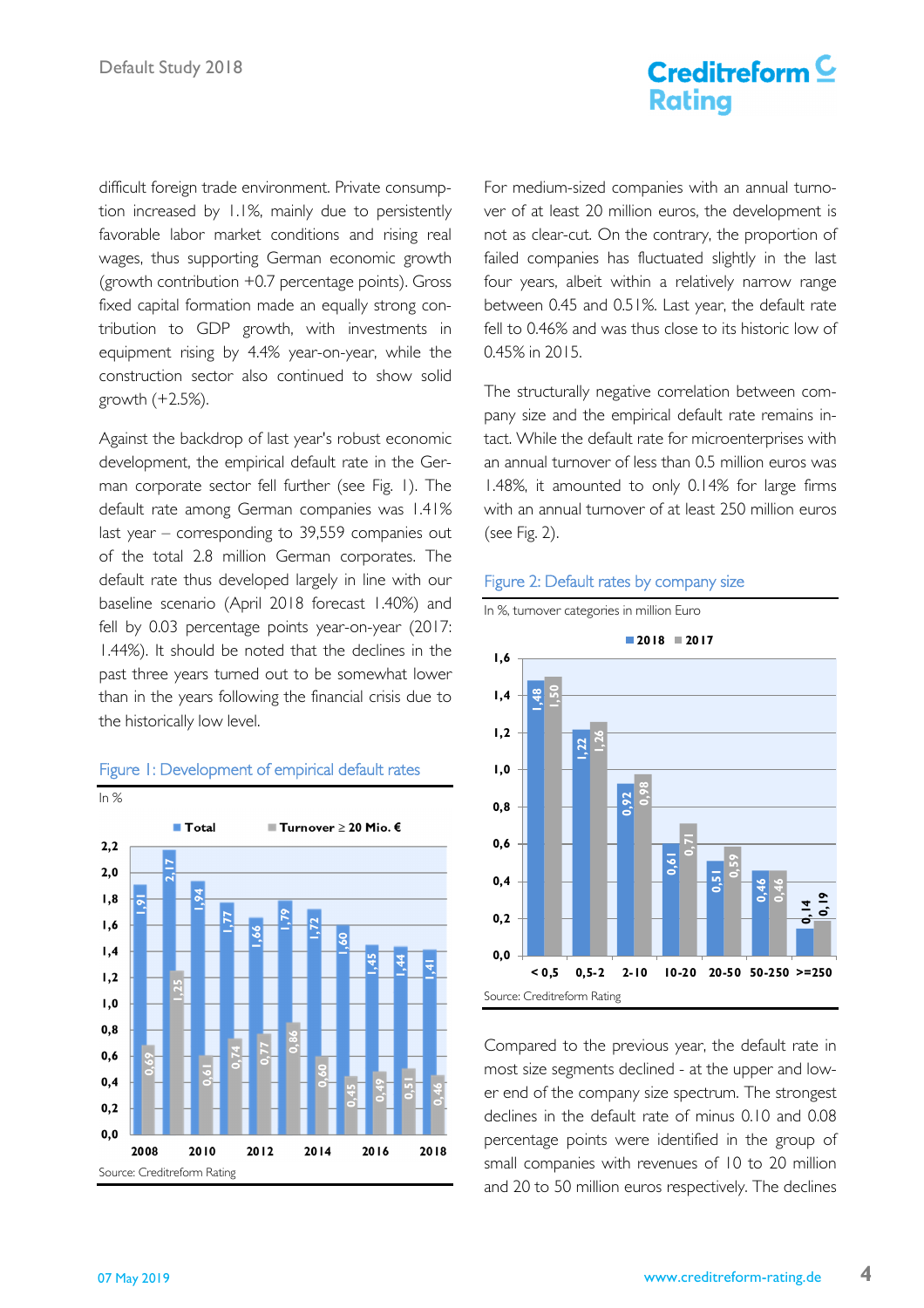were much smaller in the case of microenterprises, where the share of failed enterprises fell by only 0.02 percentage points (<0.5 million euros annual turnover) and 0.04 percentage points (0.5-2 million euros). Our calculations show an almost constant default rate of 0.46% (rounded) in the company classification of 50 to 250 million annual sales. This means that 46 defaults were incurred by 10,000 companies in this category in both 2017 and 2018.

The default rate of German companies does not only vary between different company sizes, there are also significant differences between the economic sectors. While companies in the primary industry continue to show the highest resilience with a rate of 0.69%, this was 2.52% in the transport and logistics industry - equivalent to the highest default risk (see Fig. 3). We also see an unfavourable risk profile in the construction industry, where 1.79% of companies failed last year.

The primary industry thus maintains its top position in the industry ranking, displaying a wide gap of 0.44 percentage points ahead of the second-ranked chemical industry (1.13%). In addition to the economic sectors already mentioned, the businessrelated services with a default rate of 1.19% and the metal and electrical industry with 1.23% proved to be particularly robust in 2018.

In general, most branches of the economy can be said to have improved their creditworthiness. The largest decline was observed in the metal and electrical industries, with a minus of 0.13 percentage points. The respective declines in the share of defaults were also relatively pronounced in the primary industry (minus 0.08 percentage points) and in wholesale trade (minus 0.06 percentage points).

#### Figure 3: Rate of default by industrial sector

Creditreform<sup>C</sup>

**Rating** 



In 2018, however, there were also economic sectors in which default risks increased, although this only applies to a few industries. Default rates have worsened or increased in four sectors, including consumer goods, consumer-related services, chemicals and transport and logistics. These experienced an increase in their default rates of 0.02 to 0.07 percentage points. The deterioration in the default rate was particularly pronounced in the consumer goods industry and in the transport and logistics sector, where the rate rose from 1.25 to 1.32% and from 2.48 to 2.52% respectively.

A breakdown by federal states shows stark differences in the individual regions. Last year, Eastern Germany was again characterised by relatively low default risks (see Fig. 4). Berlin leads the ranking of the federal states with a default rate of 2.01%, closely followed by Bremen with 1.93% and North Rhine-Westphalia (1.69%).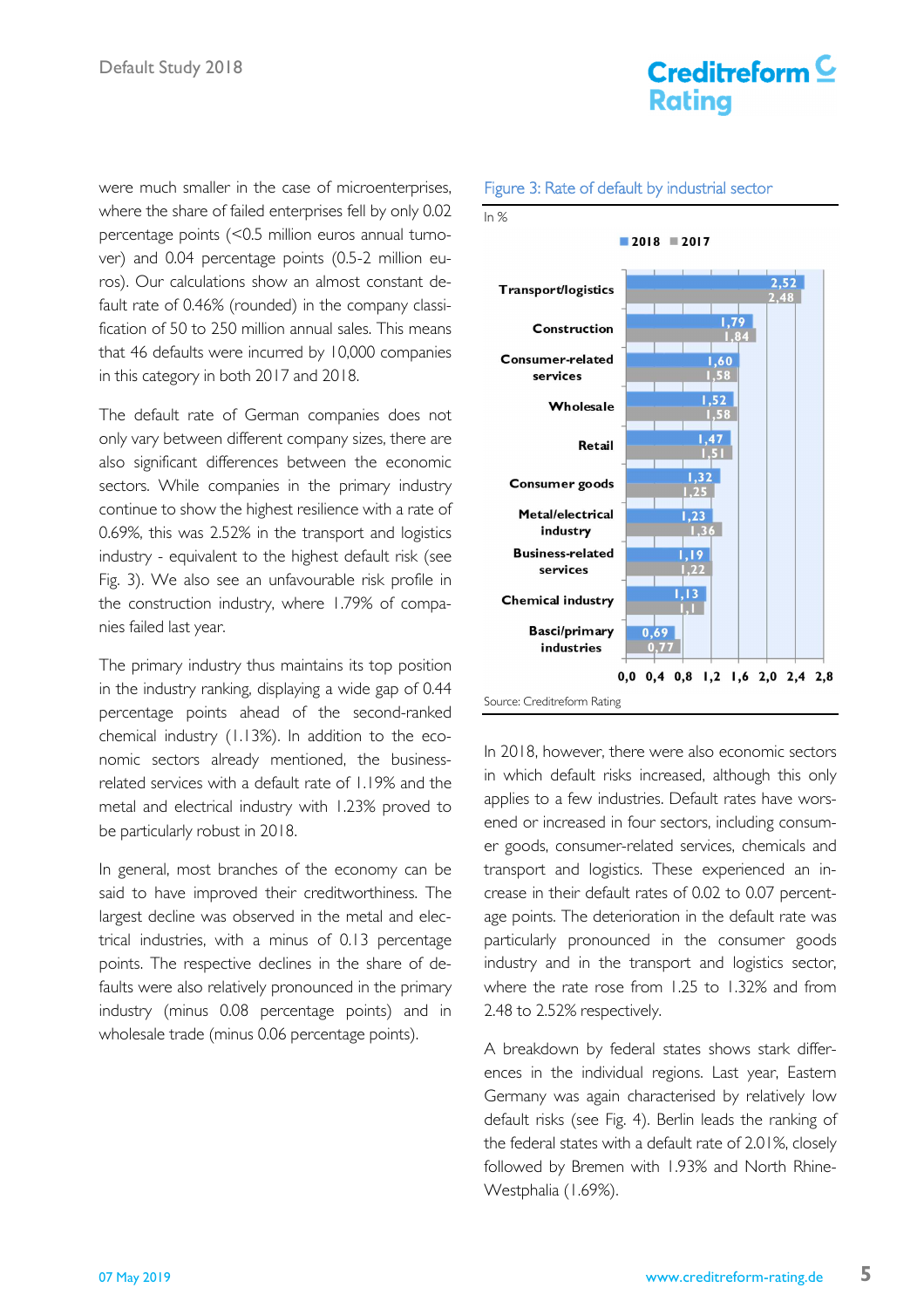# Creditreform  $\underline{\mathsf{C}}$ **Ratina**



Figure 4: Default rates by federal state

With the exception of Saxony-Anhalt (1.44%), which is close to the national average of 1.41%, the default rates in the Eastern German states (excl. Berlin) are all below the national average. Among the three federal states with the lowest default rates in 2018, Thuringia (1.03%) and Saxony (1.15%) were two Eastern German states, while Bavaria ranks third with 1.17%. In Mecklenburg-Western Pomerania, in fourth place, only 1.24% of the companies had failed

last year. If one excludes the federal capital Berlin, the average default rate of the Eastern German states amounts to only 1.21%. For comparison: the average default rate in West Germany was 1.42%.

If we look at the development of the default rate between 2017 and 2018, we see that the risk of default has tended to decline in the federal states with a relatively high creditworthiness, while rather increasing in those with a certain catching-up potential. The largest decline in the default rate compared with 2017 was recorded by Saxony, where it fell from 1.34 to 1.15% (minus 0.19 percentage points). The second-highest decline was observed in Baden-Württemberg with minus 0.10 percentage points to 1.28%. Looking at the other end of the spectrum, the picture is different. The probability of default in Berlin, Bremen and Saarland has increased by 0.06 percentage points to 2.01, 1.93 and 1.45%, respectively, compared with 2017. In North Rhine-Westphalia, too, the increase was quite high with an increase of 0.05 percentage points to 1.69%.

If one goes one level lower in geographical terms, a decline in default rates can be observed in the majority of German cities and districts. In 220 cities and administrative districts, the default rate declined, whereas 181 recorded an increase.

Rural regions still show a fundamentally more favourable risk structure than metropolitan areas and large cities (see Fig. 5). As an example, the default rate in the ten largest cities in Germany is above the national average, and in some cases significantly so. Berlin and Düsseldorf exhibit the highest default risk, with 2.01% each, followed by Frankfurt with 1.93%. In contrast, the default rate in Hamburg was 1.44%, only slightly above the national average.

The lowest default probabilities were recorded in more rural areas in 2018. With a default rate of 0.47%, the independent city of Pirmasens leads our ranking of the most solid cities and districts, followed by Kronach and Freyung-Grafenau with 0.59% each. Pirmasens also recorded the highest reduction in the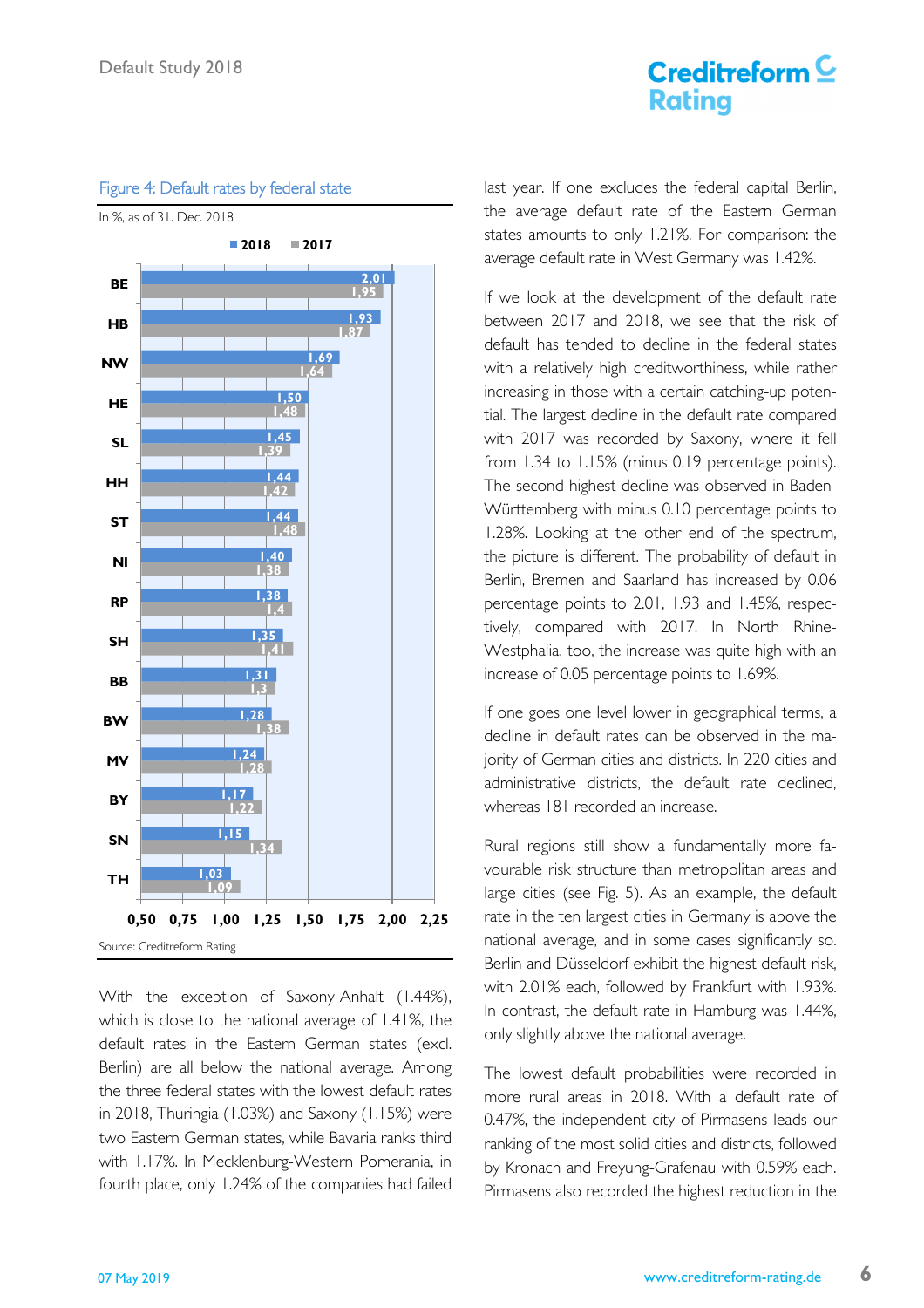default rate in 2018. While 148 out of 10,000 companies failed in the analysis period 2017, only 47 companies failed in 2018. This corresponds to a decline of 1.02 percentage points. There were also pronounced declines in Herne, by 0.87 percentage points to a still high 2.23%, and in Kaufbeuren (minus 0.76 percentage points to 0.83%) followed by Nordhausen (minus 0.71 percentage points to 0.81%). Both the lowest default probabilities and the largest declines could thus be identified in areas that tend to be rural.

#### Figure 5: Default rates by district in 2018

Percentage of companies in default, in %



Relatively large increases in the default rate compared to 2017 were recorded in Wunsiedel (Fichtelgebirge) and in Brandenburg. Here the default rate in 2018 exceeded the previous year's level by 0.79 and 0.83 percentage points respectively (2018: 1.63 and 1.0%). A higher increase could only be observed in Baden-Baden, where the default rate of local enterprises increased by 0.84 percentage points to 2.34%. At the end of 2018, Baden-Baden thus ranked 8th in the city and district ranking. Concurrently, the highest default rate was assessed in Offenbach am Main last year (3.04%) – followed by Duisburg (2.85%), Ludwigshafen on the Rhine (2.70%), and Gelsenkirchen (2.64%).

It is also striking from a regional perspective that companies based in the Ruhr region appear to be subject to relatively high default risks. Among the 30 cities and counties with the highest default rates, a total of ten cities and counties from the Ruhr area are found. Duisburg and Gelsenkirchen as representatives of the Ruhr region have already been mentioned in the category of areas with the highest default rates – cities such as Oberhausen (2.42%), Herne (2.23%) or Bottrop (2.11%), however, feature equally high default risks. Overall, the default rate for all cities and districts in the Ruhr region is 1.94% (median). As a comparison: in Germany only 23 cities and districts have a default rate lower than the Ruhr average.

With regard to age segmentation, it should also be noted that older enterprises prove to be more solid and less vulnerable to default risks than younger enterprises (see Fig. 6). The risk of default is particularly high for young enterprises aged between two and five years. With a rate of 2.99%, they were the most vulnerable to default. Even for companies founded less than two years ago, lower but still comparatively high default rates of 2.22% can be documented.

On the other hand, the default rate of the longestablished companies, which have been on the market for more than ten years, is by far the lowest at 0.88%. Their default risk is thus not even half as high as that of the established companies in the age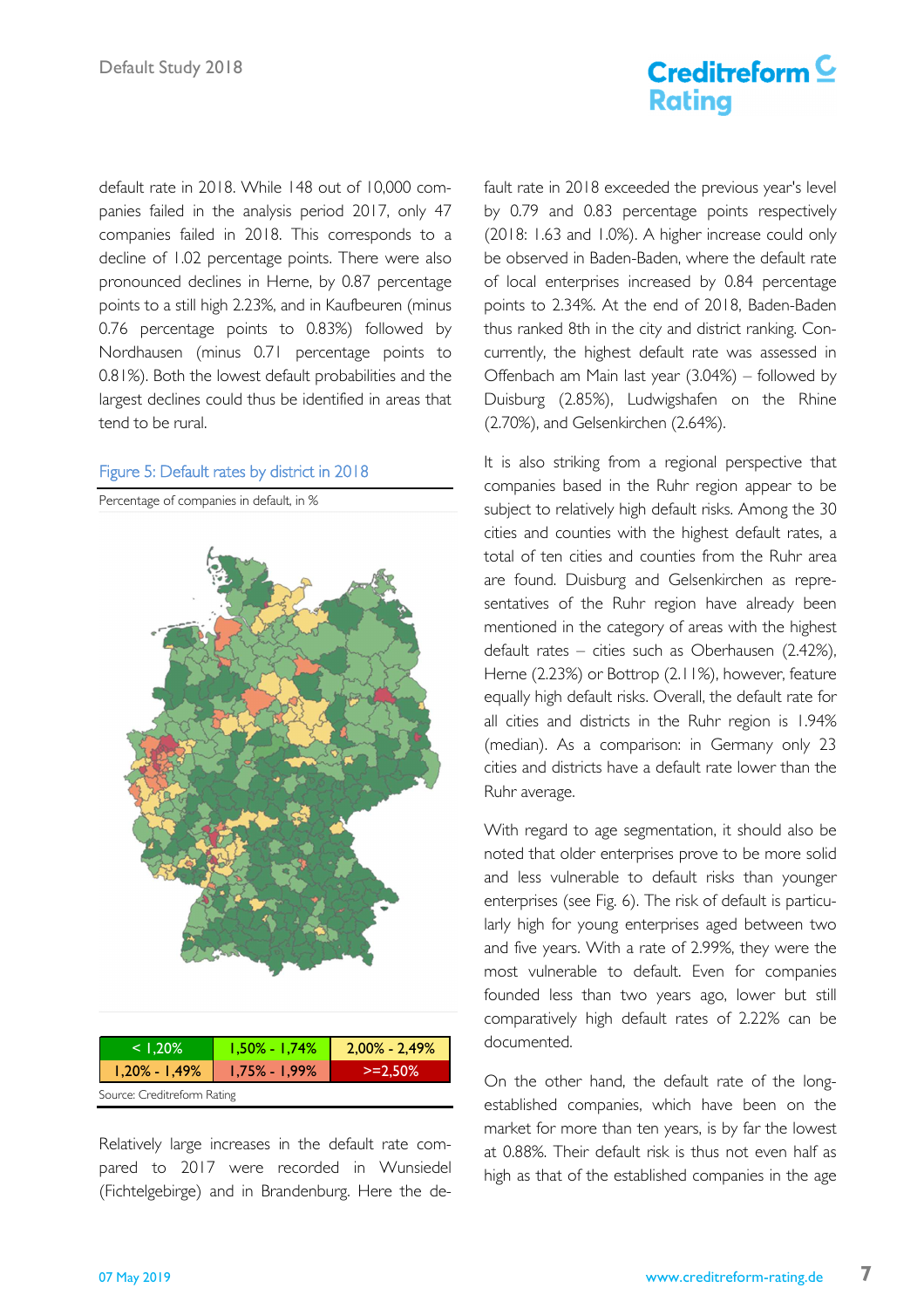classification of five to ten years, which at 1.89% can also be said to have a lower default risk.



#### Figure 6: Default rates by company age

In most age segments, the risk of default has declined over the course of the year - most clearly in the segment of long-established companies. In this respect, our analysis showed a decline in the share of defaulted companies by 0.05 percentage points to 0.88%. At the same time, the risk susceptibility of young companies (two to five years) fell marginally by 0.02 percentage points to just under 3%, while the default rate of start-ups (<2 years) fell by 0.03 percentage points. The only segment to show an increase is that of the established corporates (5-10y old), where the rate rose from 1.82% in 2017 to 1.89% last year.

## 3. Outlook

In our analysis of this year's default rates of German companies we observed a new historical low. The empirical default rate of German companies fell by 0.03 percentage points to 1.41% in 2018. This largely

confirmed our forecast from last year's report, as well as our thesis that default rates will not change as much as they did in the years following the financial crisis. Within the last three years, a stabilisation at a historically low level can be observed. This trend should continue in the current year. In view of a deteriorating macroeconomic environment and weaker economic growth, the default rate of German companies should continue to gradually bottom out. In our baseline scenario for Germany's overall economic development in 2019, we assume a default probability of 1.40% (see Fig. 7).

#### Figure 7: Forecast for the default rate for 2019



Looking ahead to 2019, the currently available leading indicators indicate that the German economy will continue to cool down. We anticipate a cyclical slowdown after the German economy had clearly outstripped its potential growth in recent years. Although the extraordinarily high growth rates of 2016/17 are unlikely to be reached in the near future, we nevertheless expect the German economy to remain on its growth path for the tenth year in succession in 2019. Supported by a still robust domestic economy, real GDP should grow by 0.9% this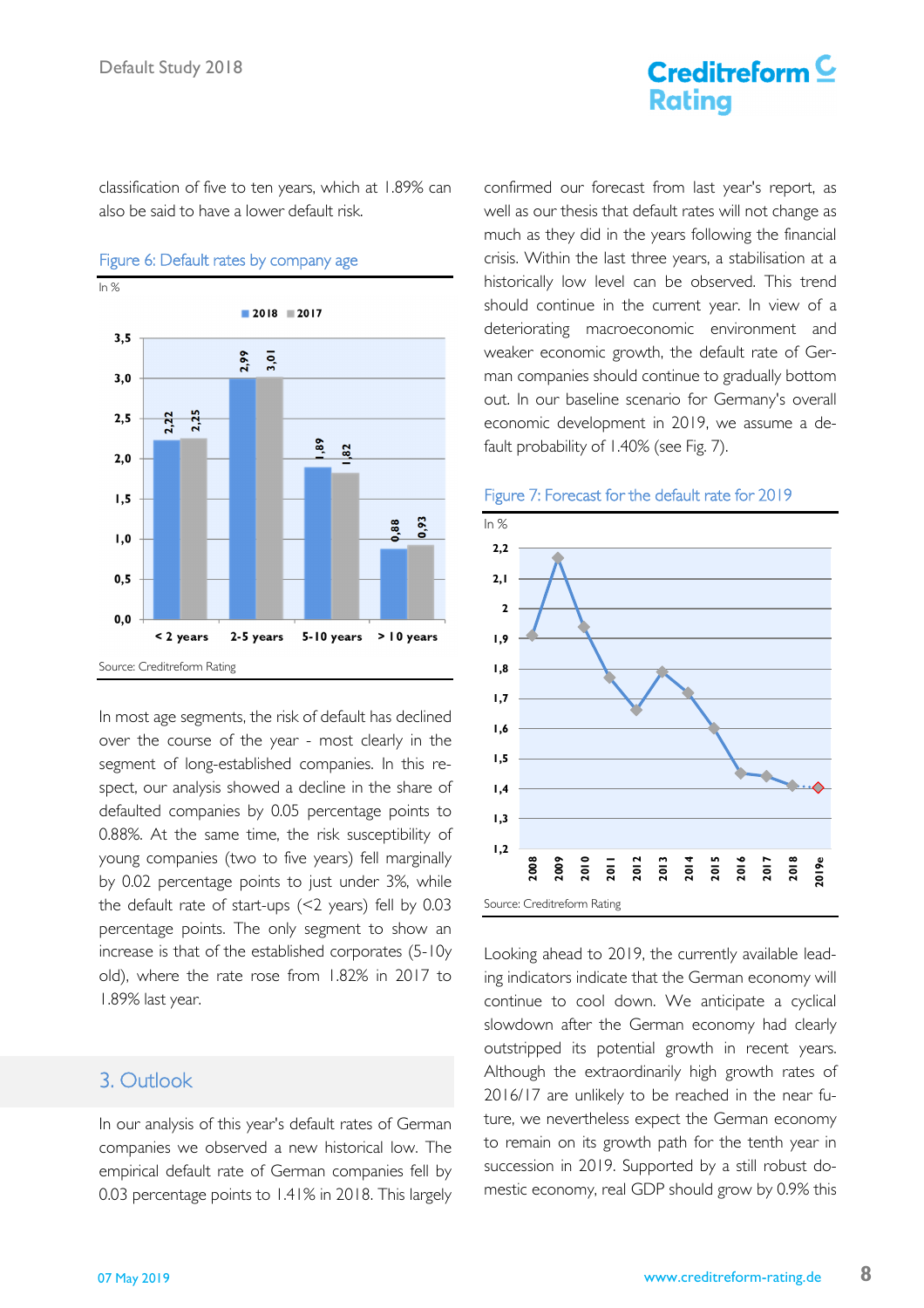# Creditreform  $\underline{\mathsf{C}}$ **Rating**

year. We view the continuing weakness of the domestic industry and a further deterioration in export prospects as the main reason for slower growth in 2019.

The purchasing managers' index for the manufacturing sector fell below the threshold of 50 points in January, signaling a decline in industrial production, before we saw first signs of stabilization in April, when the index recorded a slight increase from 44.1 to 44.5 points. Nevertheless, German industrial production fell for the fourth consecutive month. The overall disappointing development of the purchasing managers' index fits into the picture of weak new orders at the beginning of the year. On a monthly basis, industrial orders fell in January and February by 2.1% and 4.2% respectively year-on-year, while orders from abroad dropped even more sharply by -2.6% and -6.0% respectively, hinting at modest external demand in 2019. We currently expect economic growth from Germany's main trading partners (euro area, USA and China) to have peaked.

On the other hand, the latest export figures from the automotive sector give us some hope. Motor vehicle exports appear to be recovering noticeably from their sharp slump in the third quarter of 2018. The number of cars exported in February 2019 was only slightly (-1.5%) down on the previous year. Nonetheless, we assume that foreign trade will again weigh on growth in 2019, as numerous sources of uncertainty (e.g. China, Brexit, and US trade policy) are likely to remain for the time being alongside the cyclical weakening of the global economy.

Alongside weaker export expectations, the investment outlook has deteriorated in recent months. Especially in the manufacturing sector, which accounts for the majority of equipment investments, companies are increasingly sceptical about the future. The ifo business climate index for the manufacturing sector fell steadily in the first four months of this year, reaching its lowest level since December 2012 in April at 4.0 points (March: 6.7 points). Against the backdrop of considerable economic uncertainty, the German corporate sector is therefore likely to be reluctant to invest in new plant and equipment. Nevertheless, the still high level of capacity utilization in a long term comparison and extensive investment requirements in the automotive sector (e-mobility, autonomous driving) should support investment in capital goods.

Meanwhile, monetary policy conditions for investments should continue to be supportive. In view of the weaker economic outlook, the ECB decided to put the normalization of monetary policy on hold. At its March meeting, the Governing Council decided to keep its main rate at its current record low (0.0%) at least until the end of 2019. Accordingly, we expect continued robust growth in construction investment especially in residential construction. However, a significant strengthening in construction investment appears unlikely, as there is still a shortage of building land, especially in metropolitan areas, and the construction industry has in many cases already reached its capacity limits.

Against this background, private consumption should play an even more decisive role for growth in 2019 than in previous years. It is therefore positive to note that both the retail trade and car registrations got off to a relatively strong start in the new year, suggesting that the weakness in consumption at the end of 2018 was rather a temporary phenomenon (see Fig. 8). While retail sales (excluding motor vehicles) rose by 3.0 and 4.4% yoy in January and February, new car registrations rose by 13.6% yoy in Q1-19 and remained at the previous year's level overall.

In general, private consumption should be aided by the persistently strong labour market and rising real disposable incomes. Employment growth, posting at +1.1% y-o-y in the final quarter of 2018, should continue in 2019. However, its momentum is likely to weaken somewhat as a result of the tightening labour market conditions. At the same time, real disposable household incomes should grow significantly due to subdued inflation and capacity constraints on the labor market. While HICP inflation is likely to de-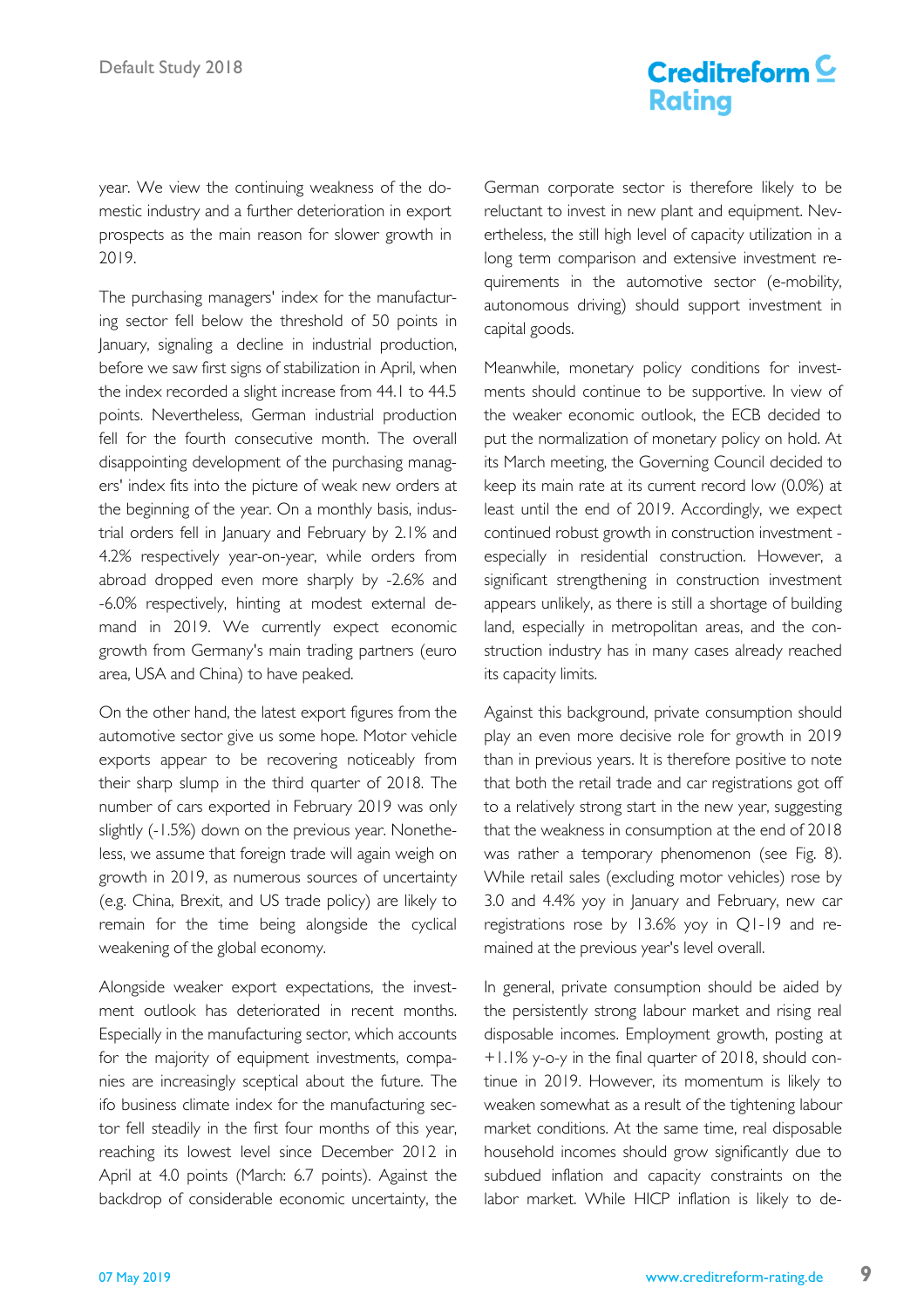

crease from 1.9 (2018) to 1.4% due to a negative base effect of energy prices, the increasing shortage of qualified personnel should maintain wage pressure in the private corporate sector.

#### Figure 8: Private consumption in Germany

New car registration and retail sales: each index (2015=100); GfK consumer climate: in points



In addition, additional room for manoeuvre for private household spending should result from fiscal policy measures gradually coming into force under the coalition agreement. Overall, consumer purchasing power should benefit from a somewhat more expansionary fiscal policy. Wages and salaries in the public sector rose by 3.2% in January 2019, the maternal pension was expanded, the minimum wage was raised and employee contributions to health and unemployment insurance were moderately reduced. Families with low incomes were additionally relieved in the form of free childcare, and pensioners will benefit from a noticeable increase (3.18% Western Germany; 3.91% Eastern Germany) in old-age pensions from July onwards.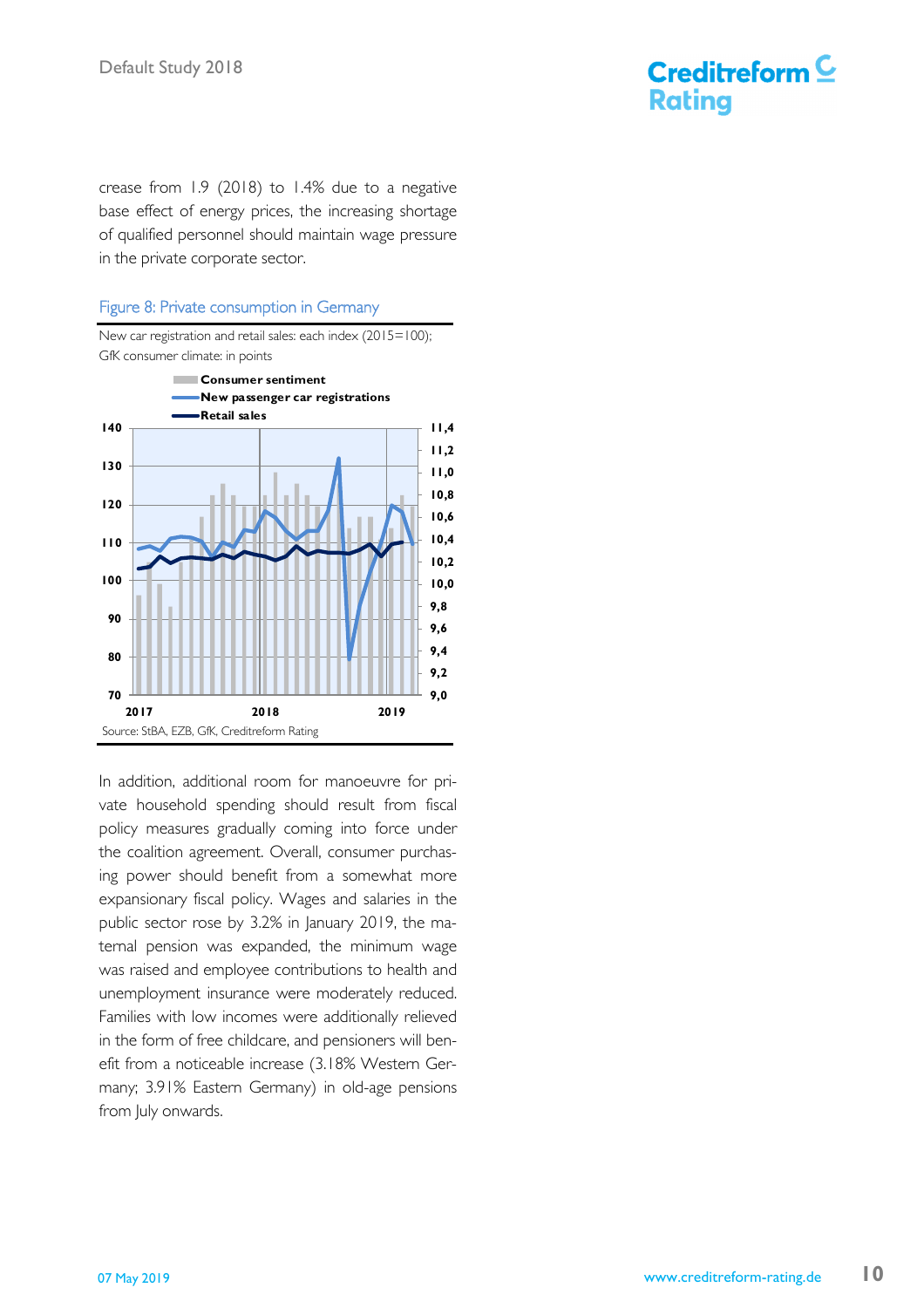

## Appendix

#### Database and classification of economic sectors

The Creditreform Business Database contains up-to-date financial and credit information, whereby a data set of all active enterprises is archived on a quarterly basis. This data panel can be used, among others, to analyze developments in individual companies and industrial sectors. Characteristics pertaining to the companies stored in the database include:

- full company address, state identification, district identification, and postal code
- **·** information on date of foundation, number of employees, turnover, legal form of the company, and credit information
- owner and shareholder structure, proprietary shares, and further information pertaining to the business owners and founders, e.g. number of, age and gender
- existing negative judicial characteristics pertaining to a company
- industrial sector in the form of a five-digit WZ code, according to the classification of economic activities of the Federal Statistics office of 2008

In accordance with the aforementioned classification of economic activities of the Federal Statistics Office, industrial sector groups were created (see Fig. 9).

| <b>Industry</b>                  | <b>WZ 2008</b>             |
|----------------------------------|----------------------------|
| Basic and primary industries     | $01-09, 19, 23$            |
| <b>Business-related services</b> | 61-63, 69-74, 77-78, 80-82 |
| Chemical industry                | $20 - 22$                  |
| Construction                     | $41 - 43$                  |
| Consumer goods                   | $10-18, 31-32$             |
| Consumer-related services        | 55-56, 79, 86-93, 95-96    |
| Metal / electric goods           | $24 - 30$                  |
| Retail                           | 47                         |
| Transport / logistics            | 49-53                      |
| Wholesale                        | 46                         |

#### Fig. 9: Industrial sector key according to WZ 2008